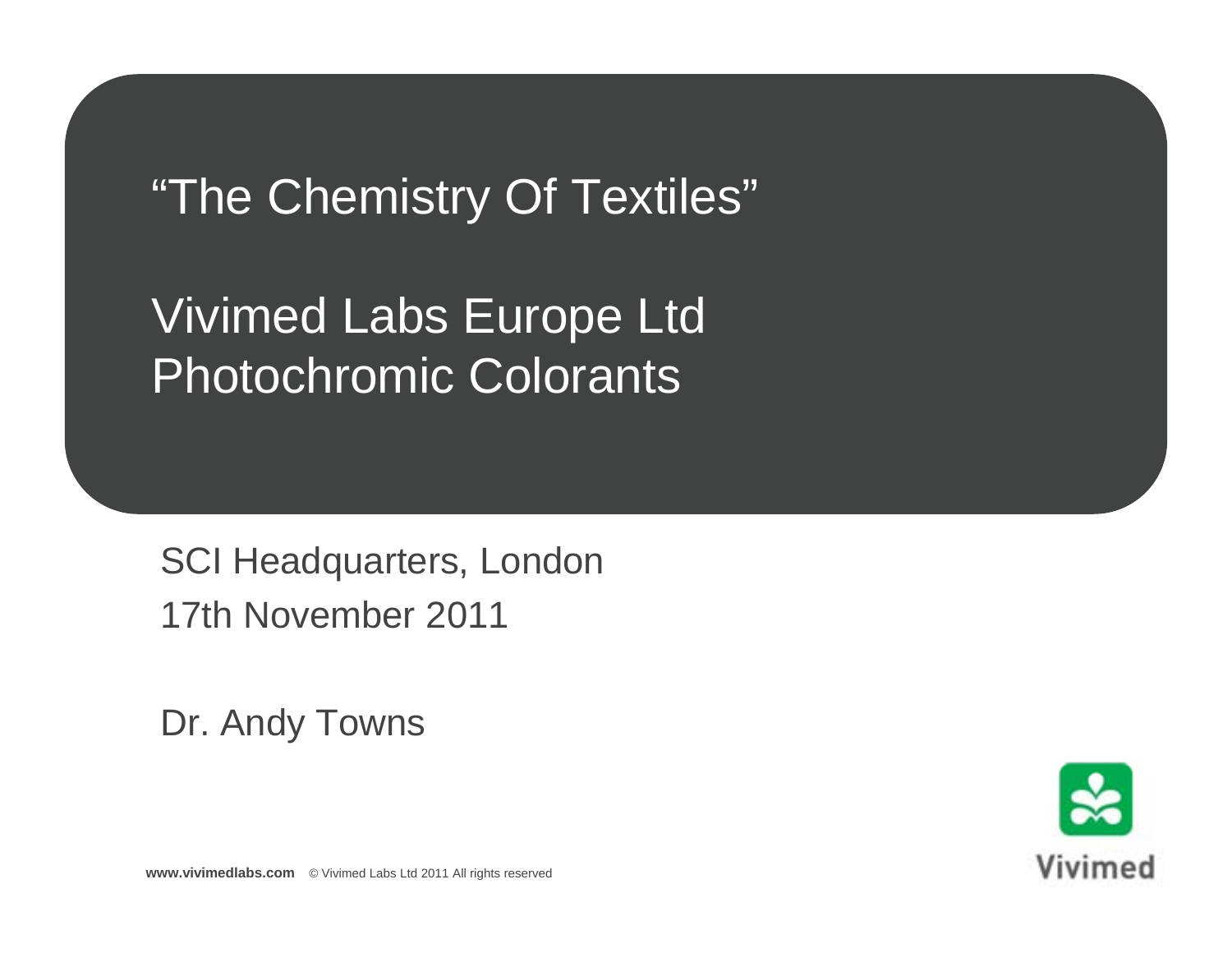## Vivimed Labs Europe Ltd

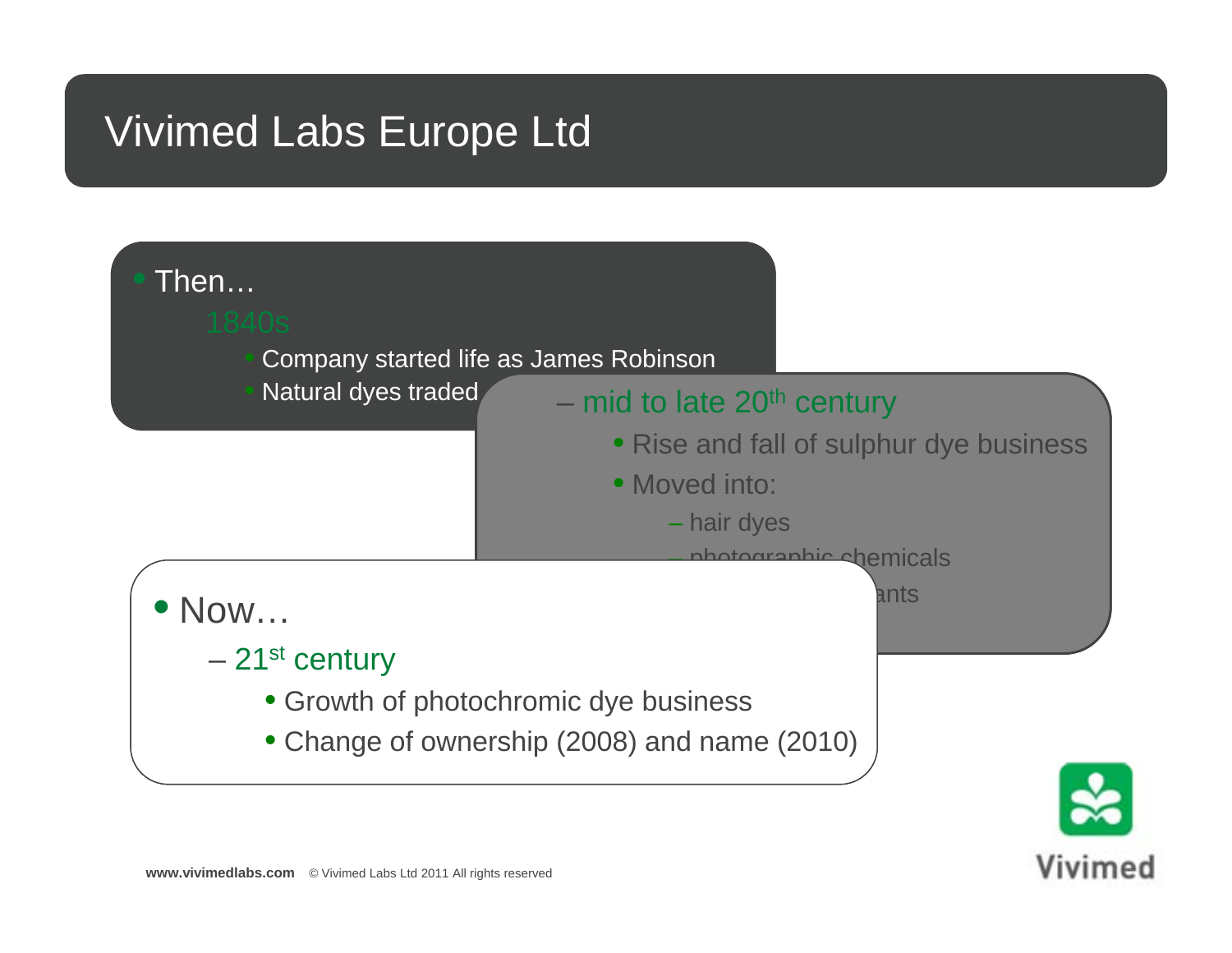# Colorants





- Hair colorants
- $\bullet$  Photochromic dyes
- Semiconductors

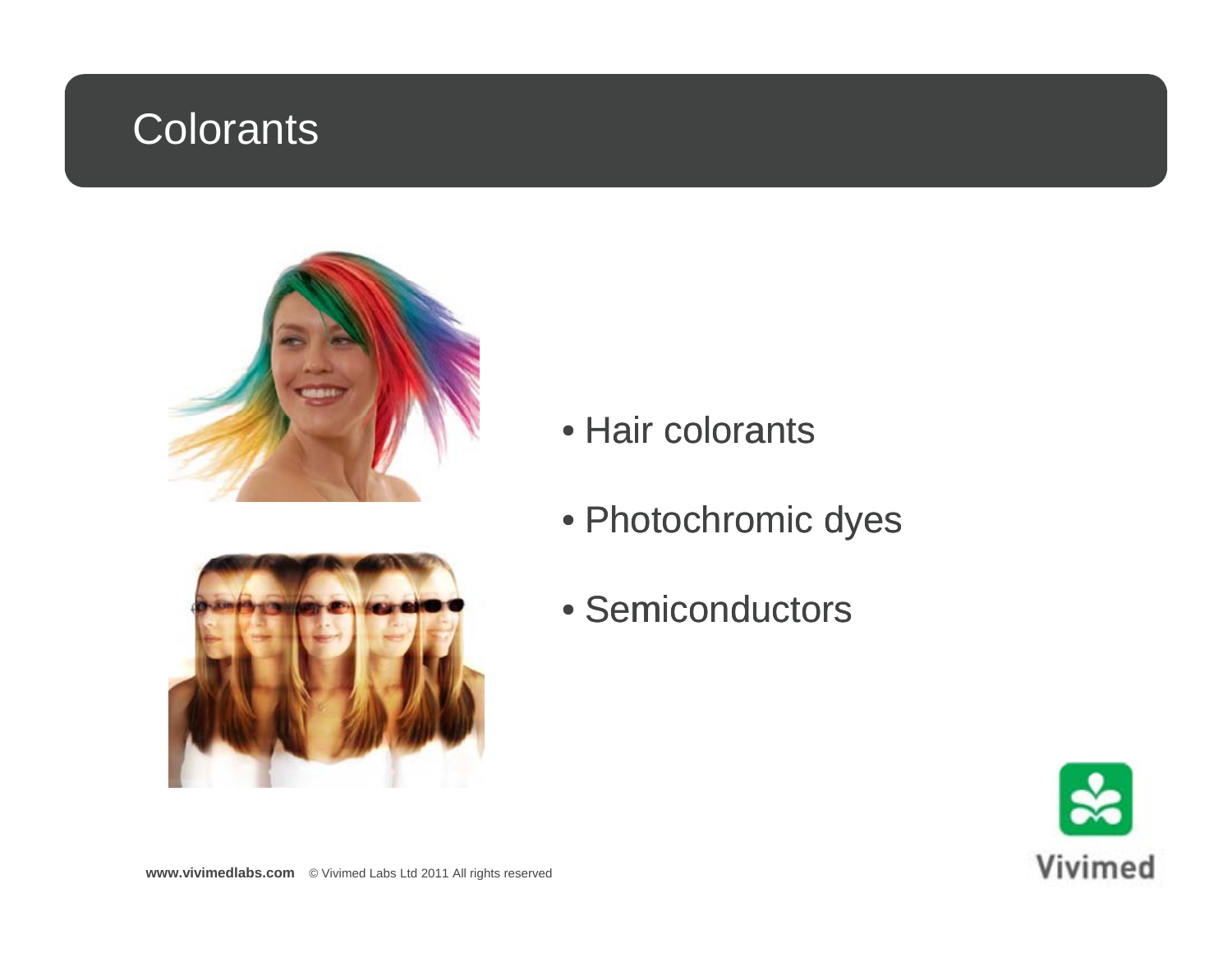# Hair Coloration: "Low Temperature Fibre Dyeing"

## Wool and hair are both protein fibres but...

#### **Wool**

- •**•** Traditionally dyed with:
	- acid dyes
		- applied at boil
		- typically pH <4  $-$  time
	- chrome and mordant dyes
		- often as per acid dyes
		- heavy metals
	- reactive dyes
		- fixation usually at the boil
- •• Processes all >1hr

### **Hair**

- • Conditions restricted:
	- temperature
	- pH
	- –
	- liquor ratio
- Performance required:
	- limited pre-treatment
	- intensity
	- level coloration

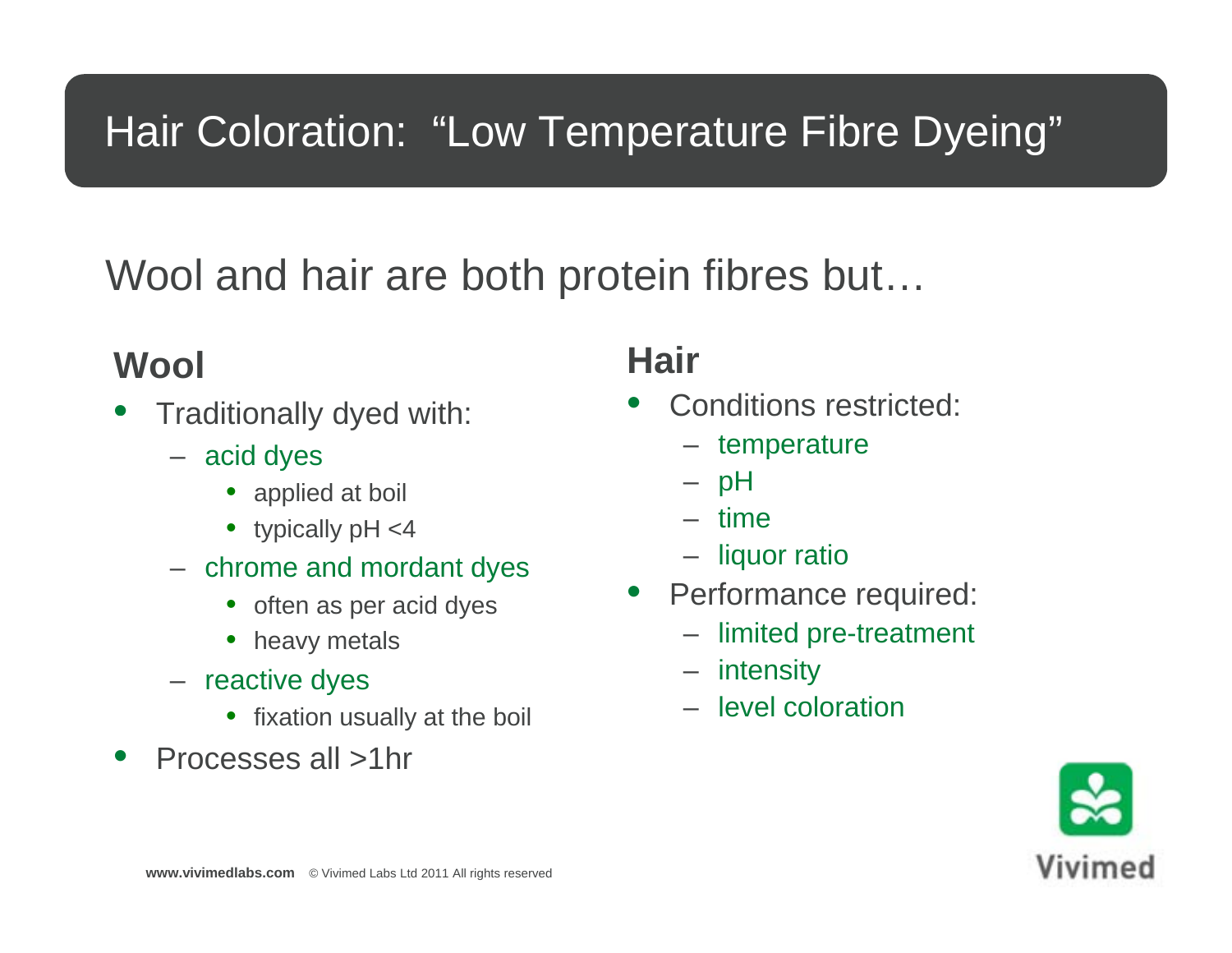## Hair Coloration: The Challenge



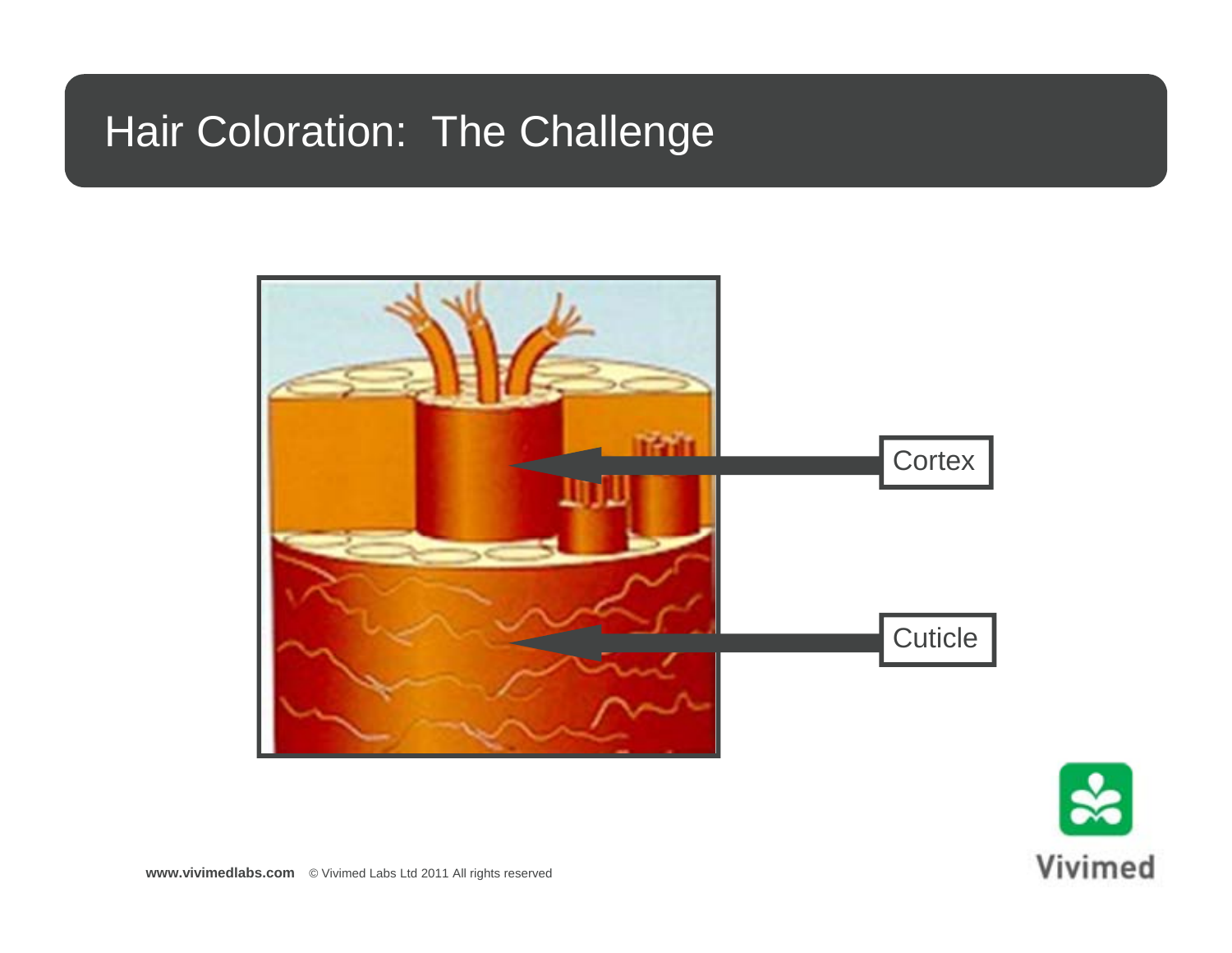## Hair Coloration: The Solutions



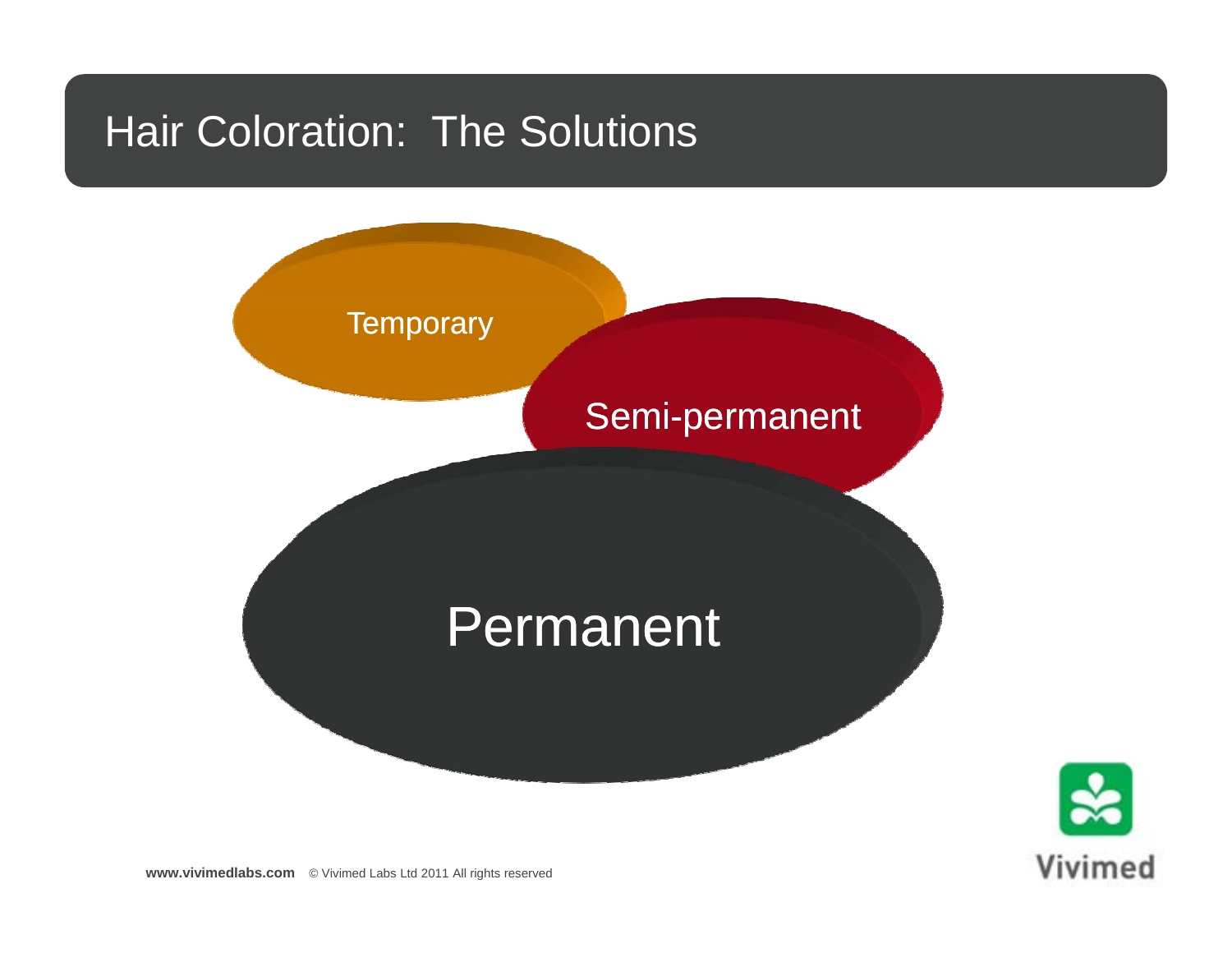### Temporary Hair Dyes: Properties

- Relatively large cationic dyes
- Similar to 'basic' dyes for acrylic fibre
- Some even re-purposed textile dyes
- Adsorbed to hair fibre
- Application in 5 minutes
- Used in:
	- shampoos
	- conditioners
	- mousses
- Lasts 1-2 washes



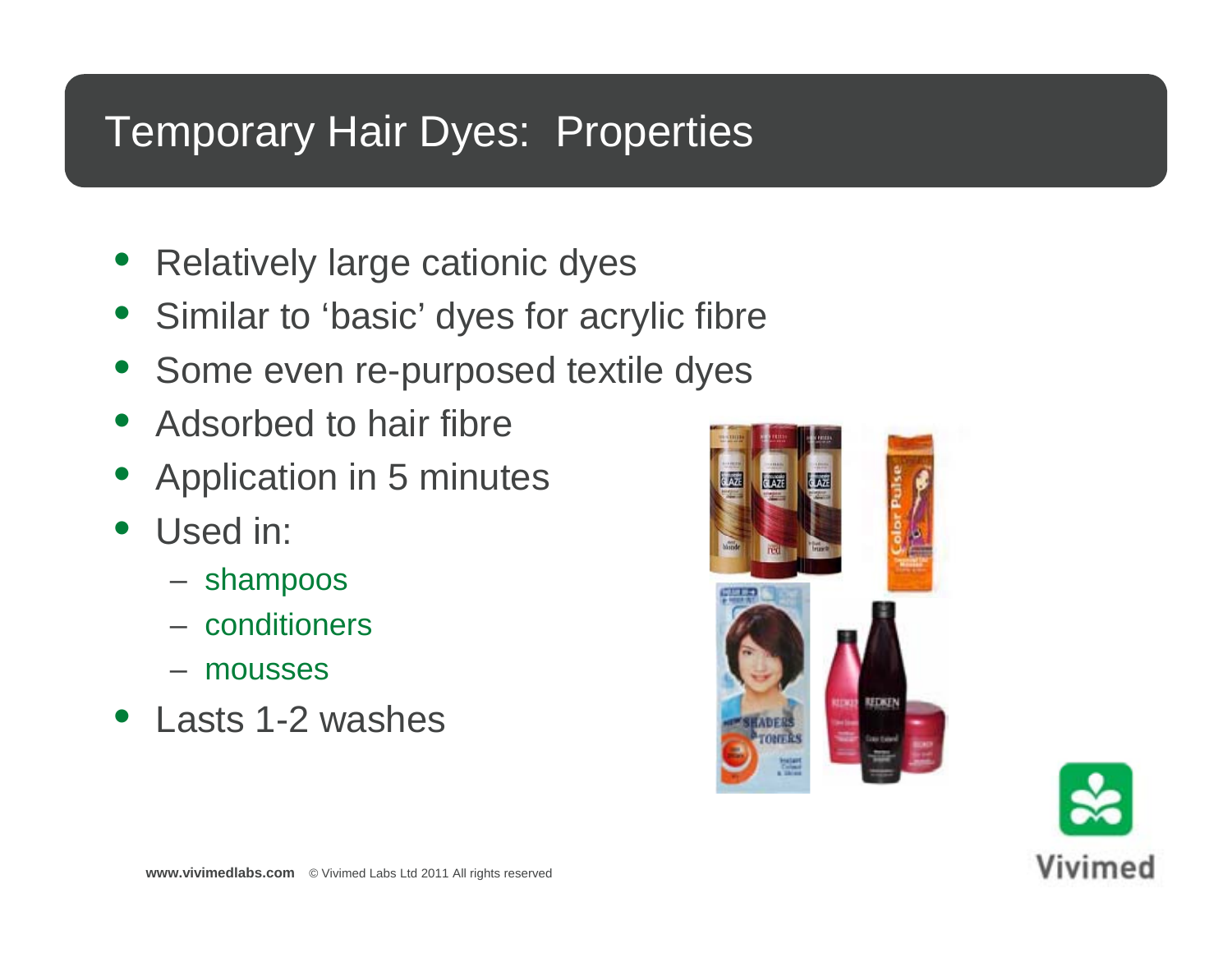## **Temporary Hair Dyes: Chromophores**

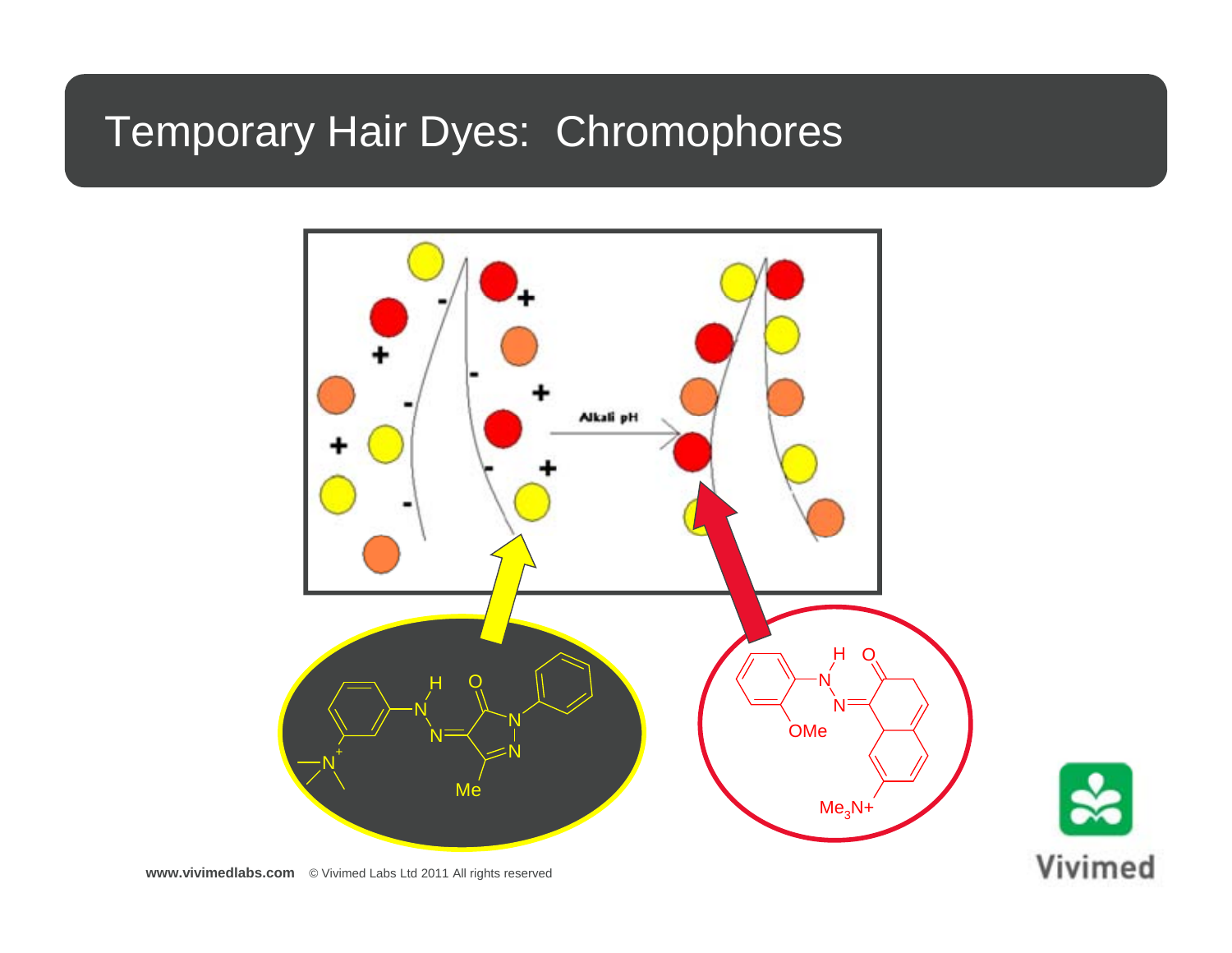## **Semi-Permanent Hair Dyes: Mechanism**



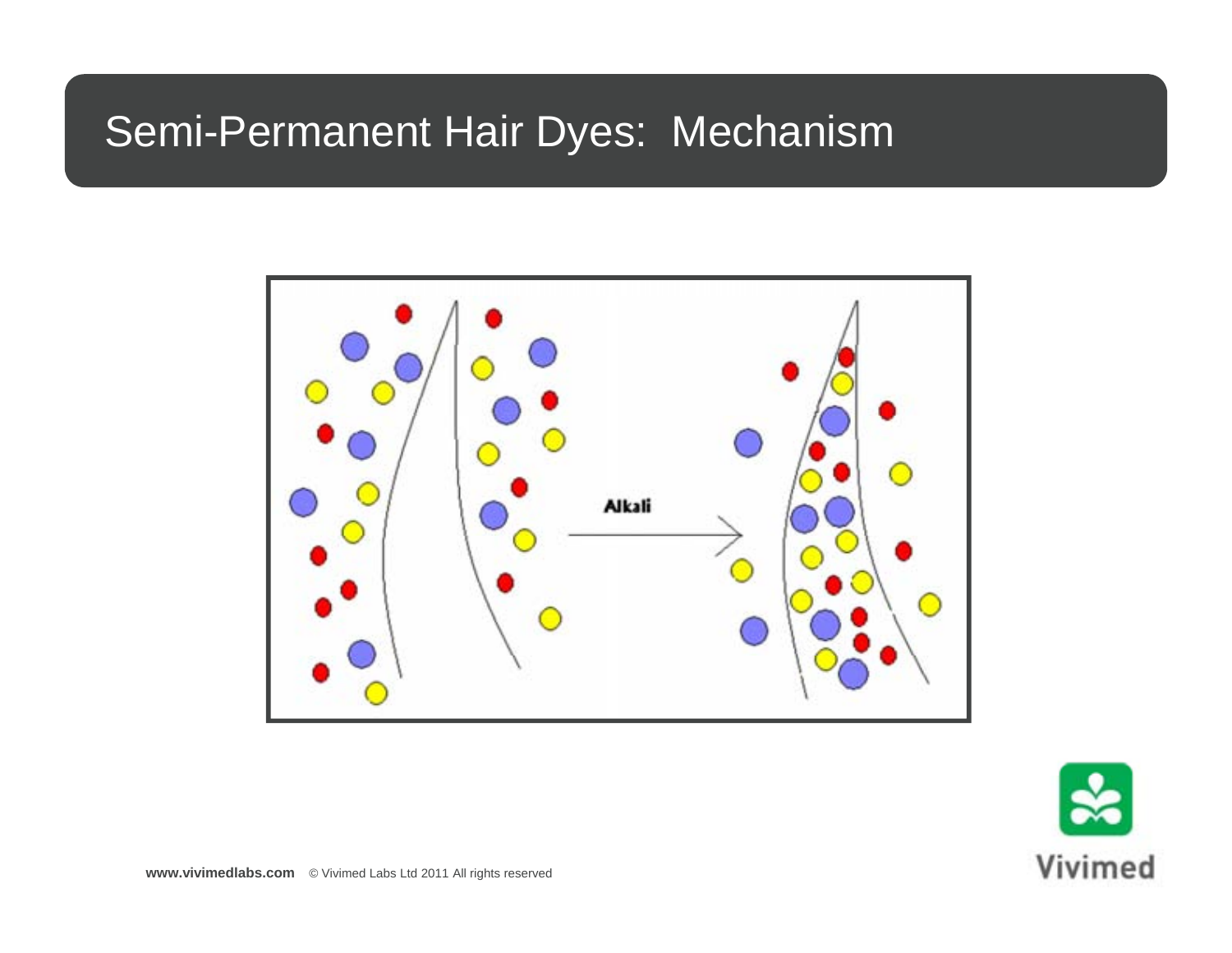### Semi-Permanent Hair Dyes: Properties

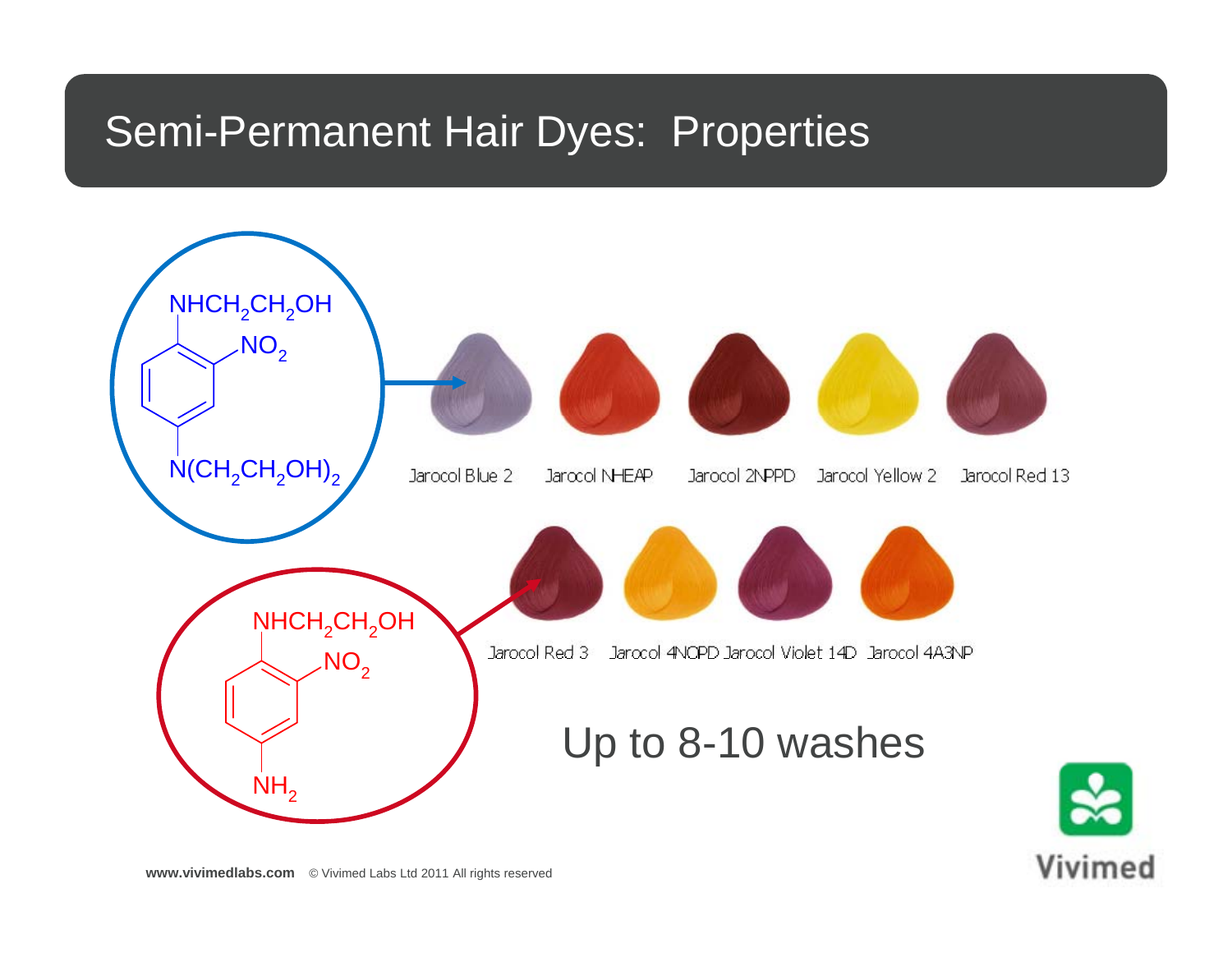## Permanent Hair Dyes: Mechanism and Properties

- • Three main components:
	- primary intermediates (oxidation bases)
	- couplers
	- oxidant
- • Reactive system:
	- components mixed
	- couplers and primary intermediates diffuse into hair fibres
	- primary intermediates oxidised
	- couplers react with oxidised primary intermediates to form colorants
- •• Process typically takes 20-40min
- • Colorants relatively large in size:
	- slow to diffuse out of hair fibre
	- coloration permanent

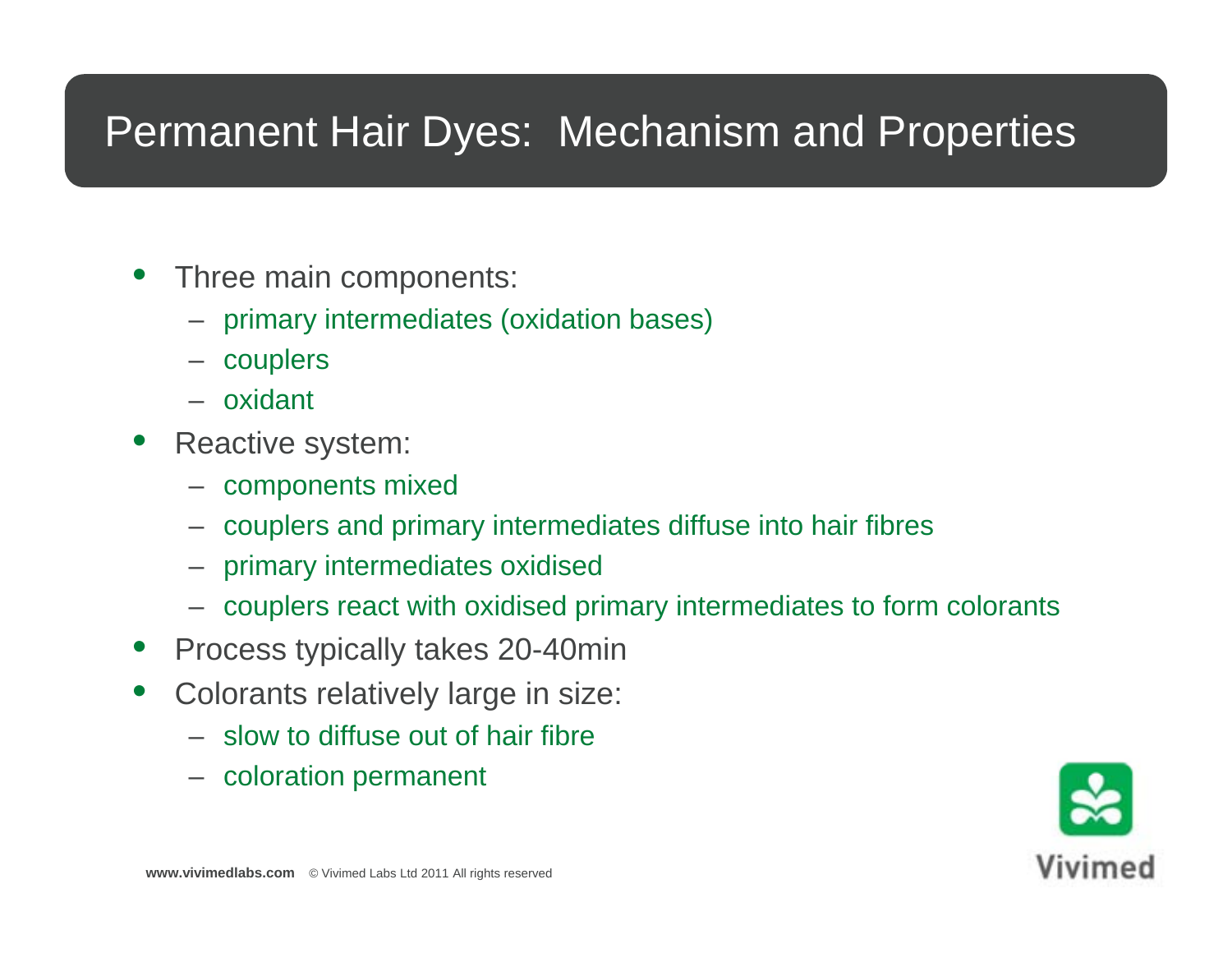## Permanent Hair Dyes: Chromophores

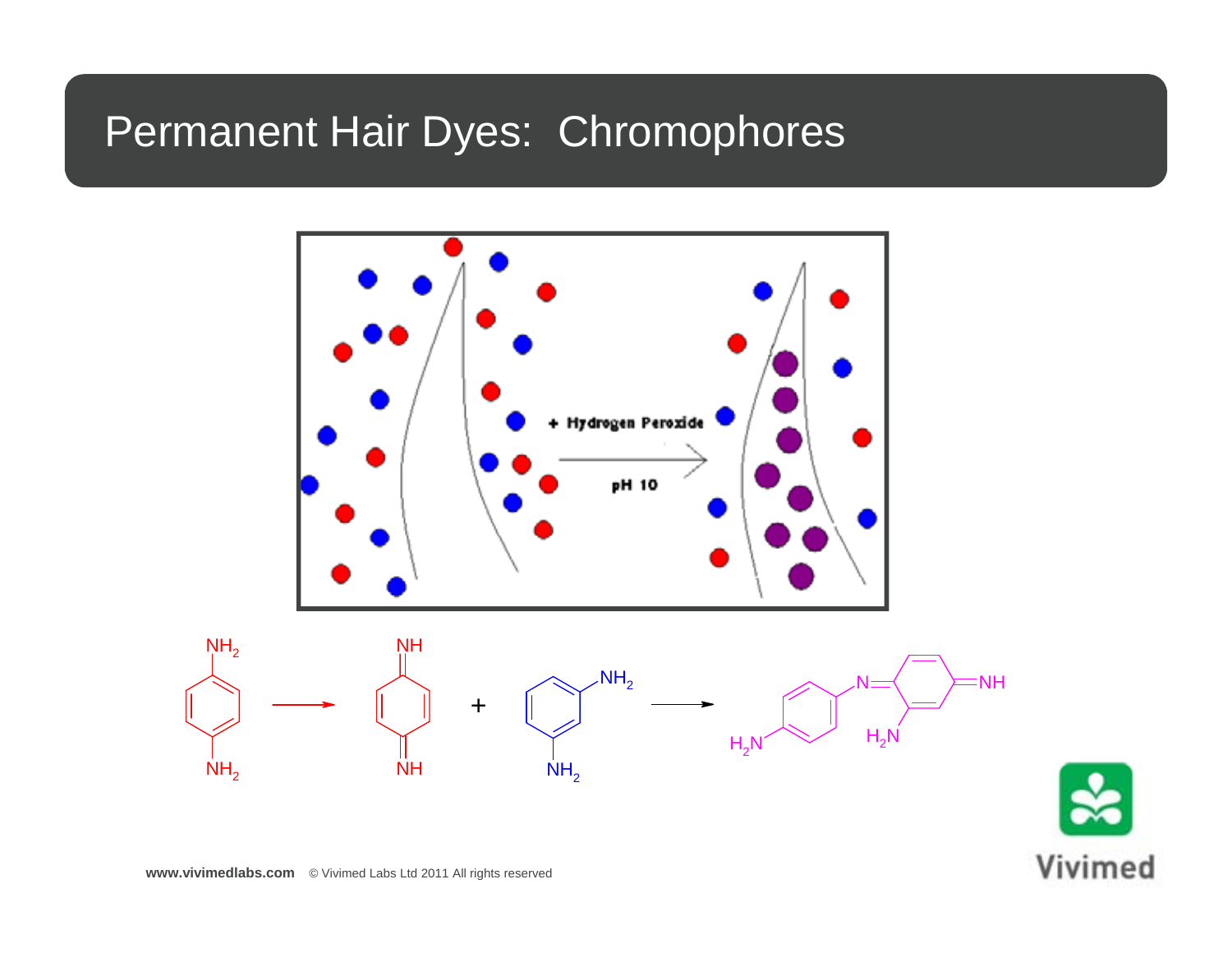## Photochromic Dyes



#### **Applications**

- $\bullet$ • Non-textile
	- Ophthalmic lenses
	- Plastics
	- Security printing
- •• Textile
	- Yarn
	- Screen printing
	- Accessories

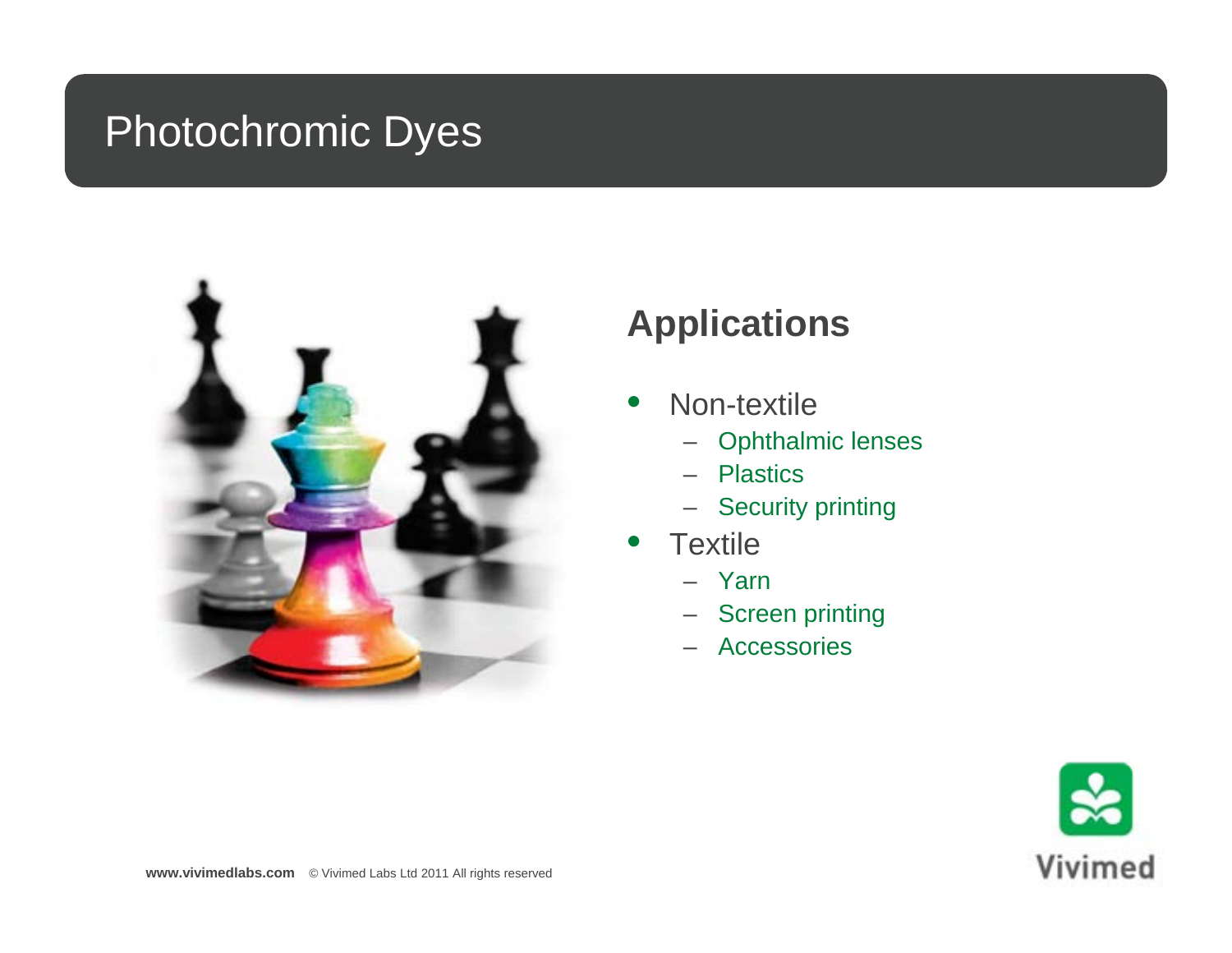## Photochromism: Definition

Photochromism

• *"A reversible colour change induced in a compound driven in one or both directions by the action of electromagnetic radiation "*

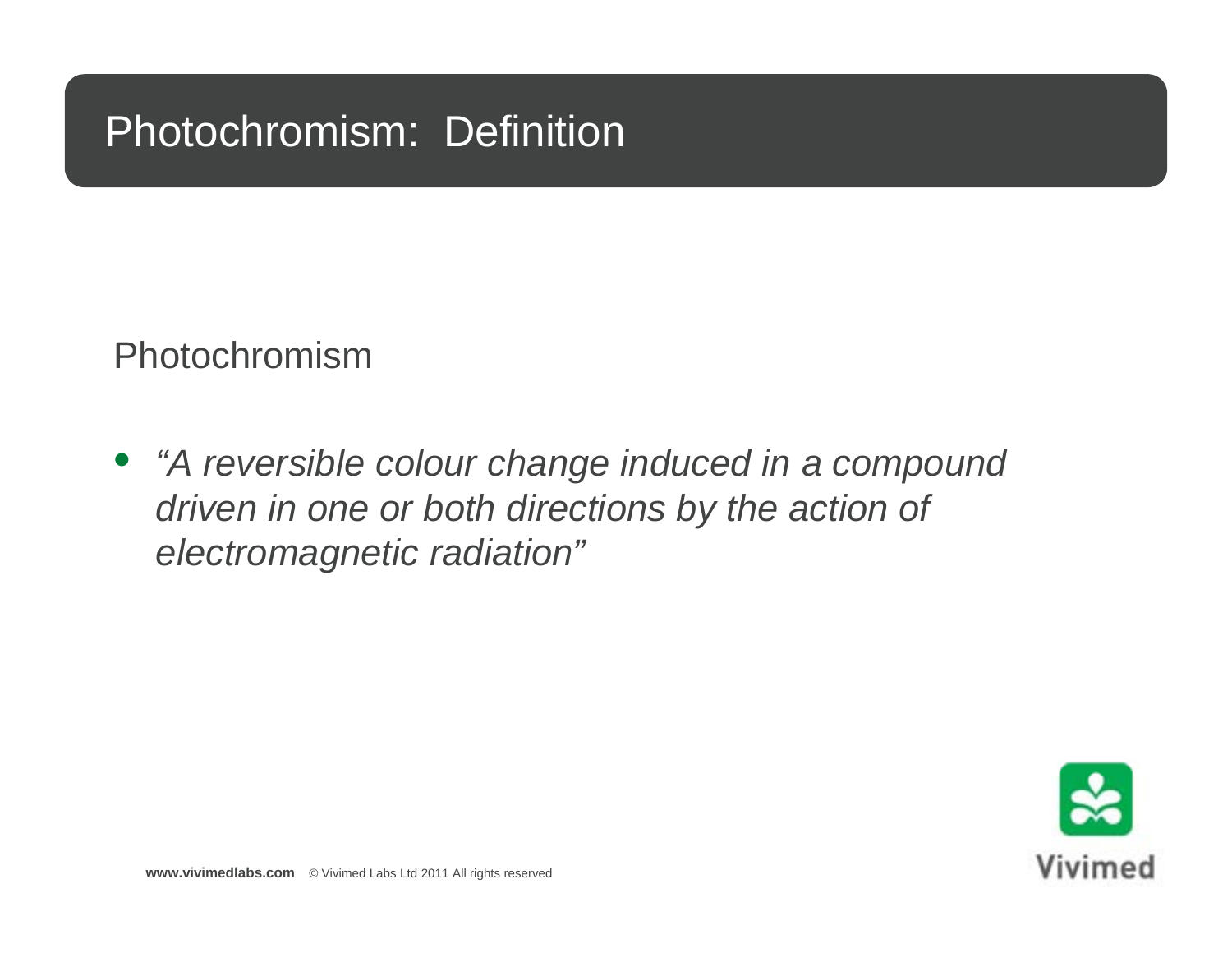## Photochromism: Types of Dye



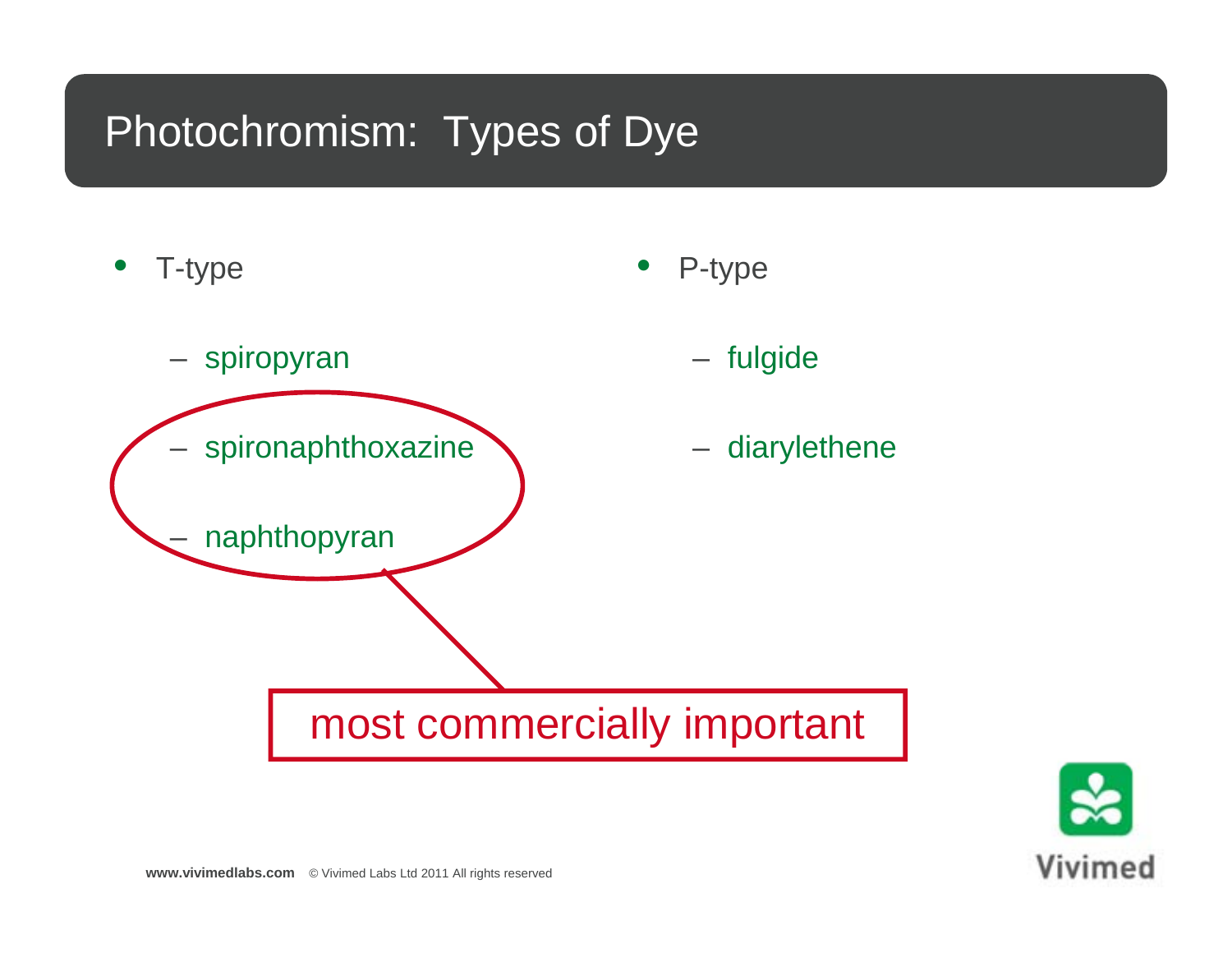## Photochromism: Commercial Dyes



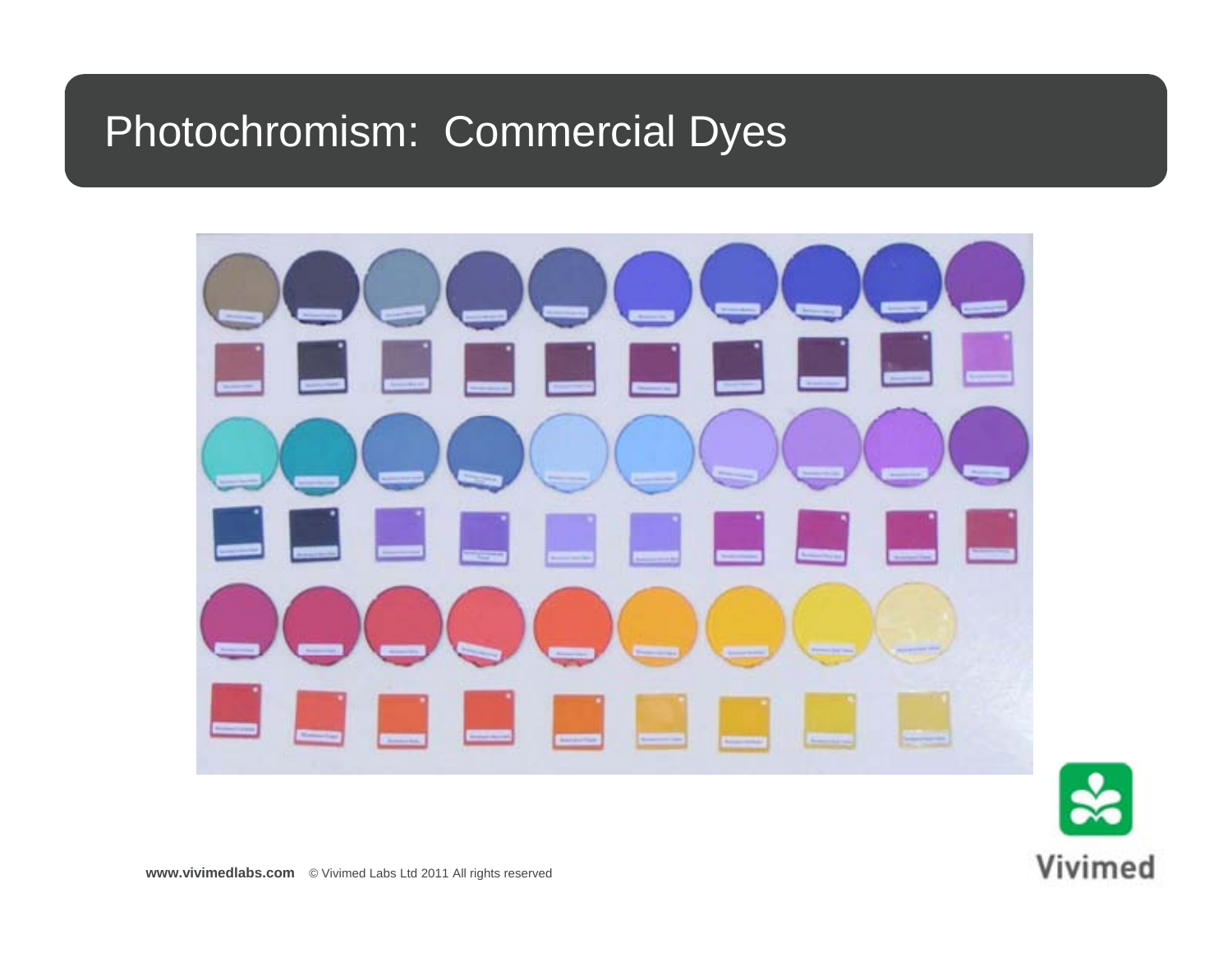## Photochromism: Mechanism



#### Exclusively thermal fade : 'T-type' photochromism

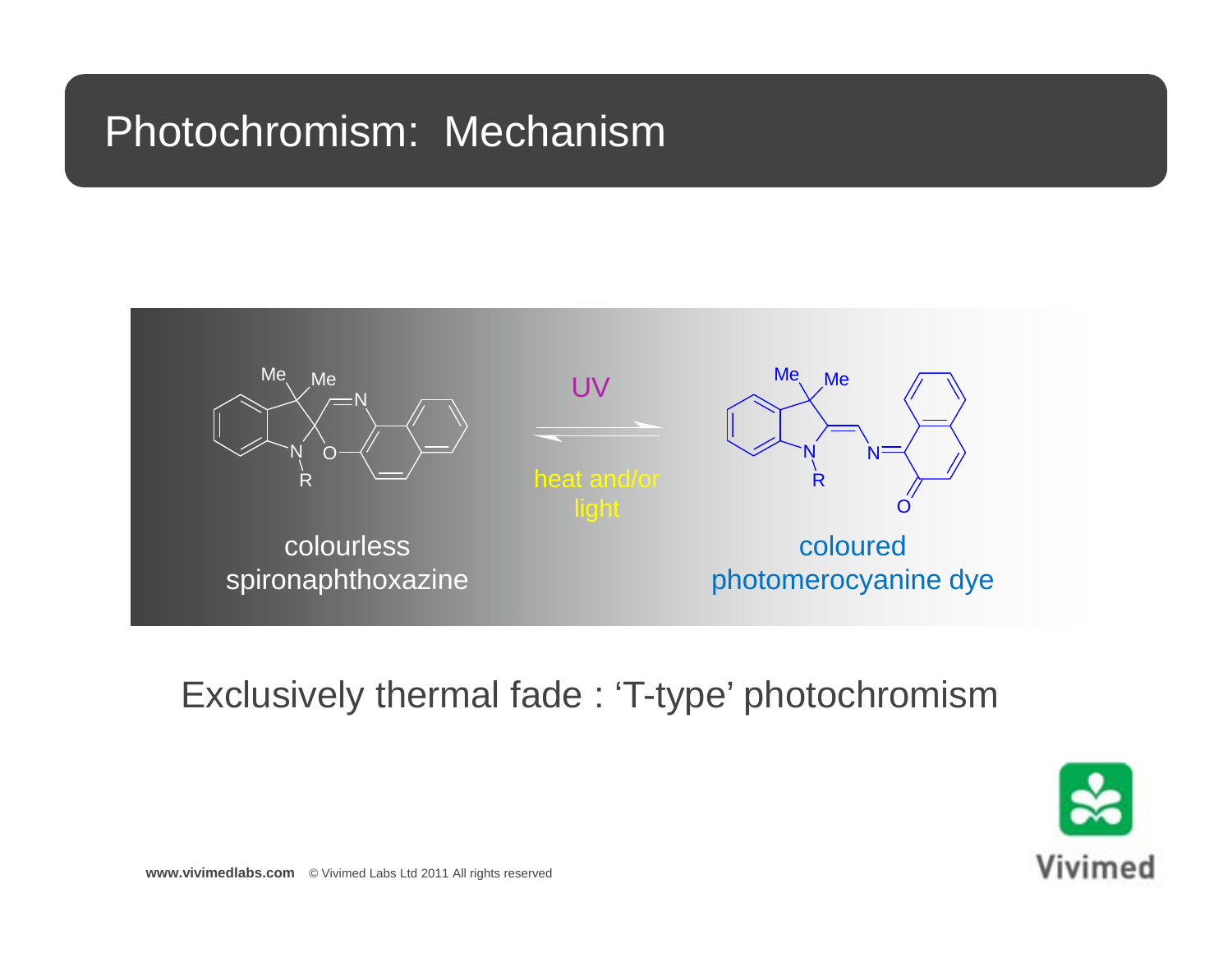### Photochromism: Mechanism





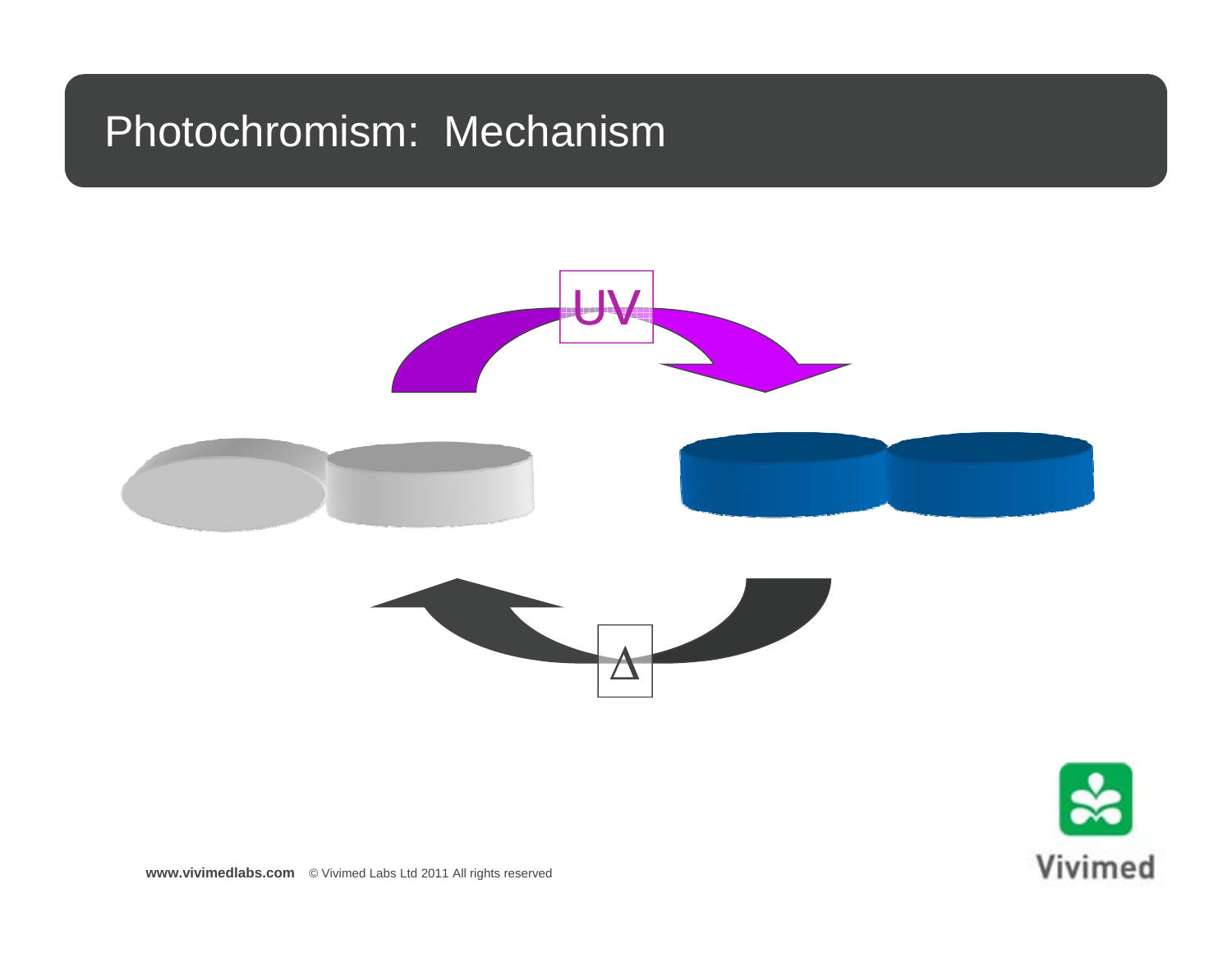## Photochromism: Commercial Dyes



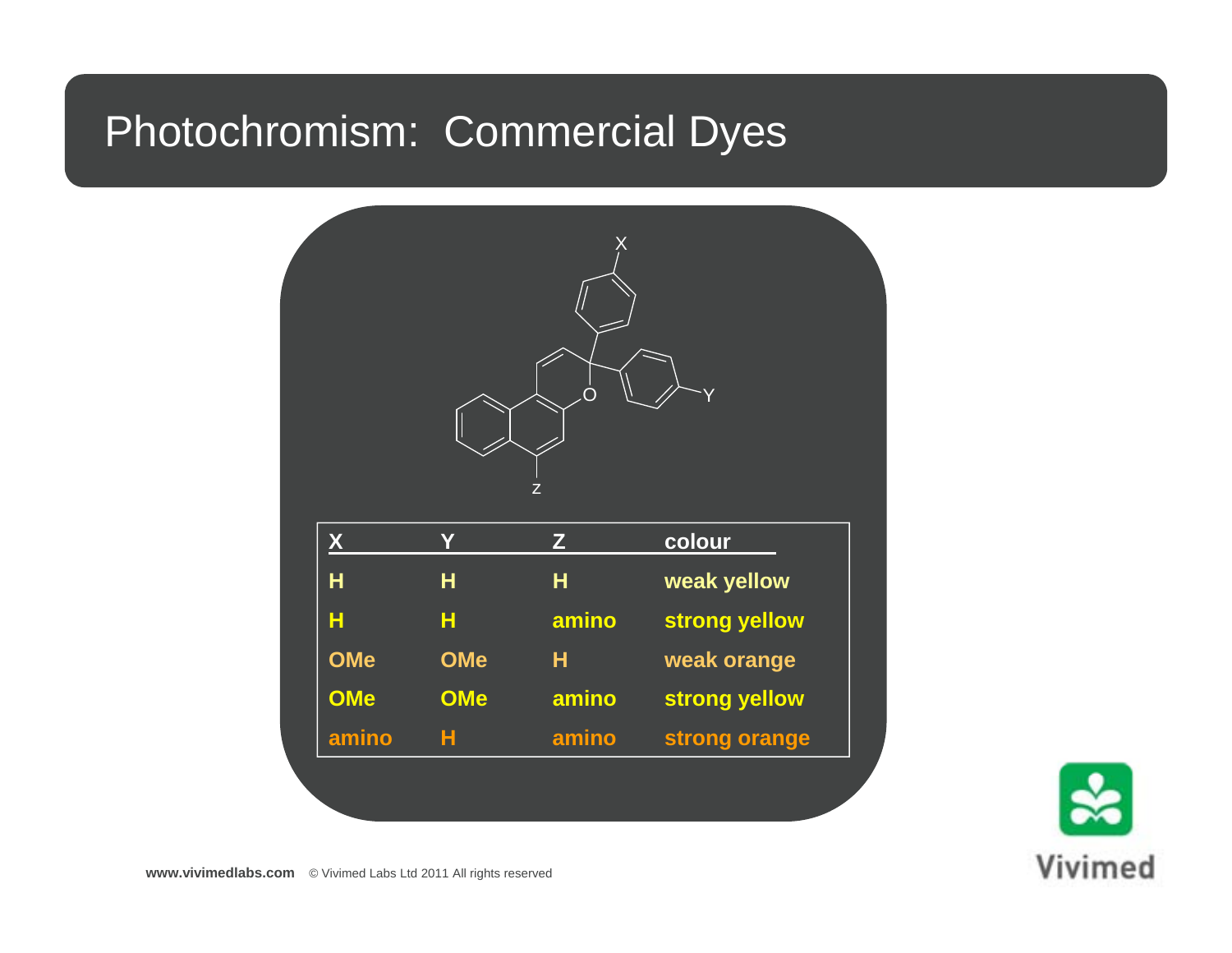## Photochromism: Neutral-coloured Dyes



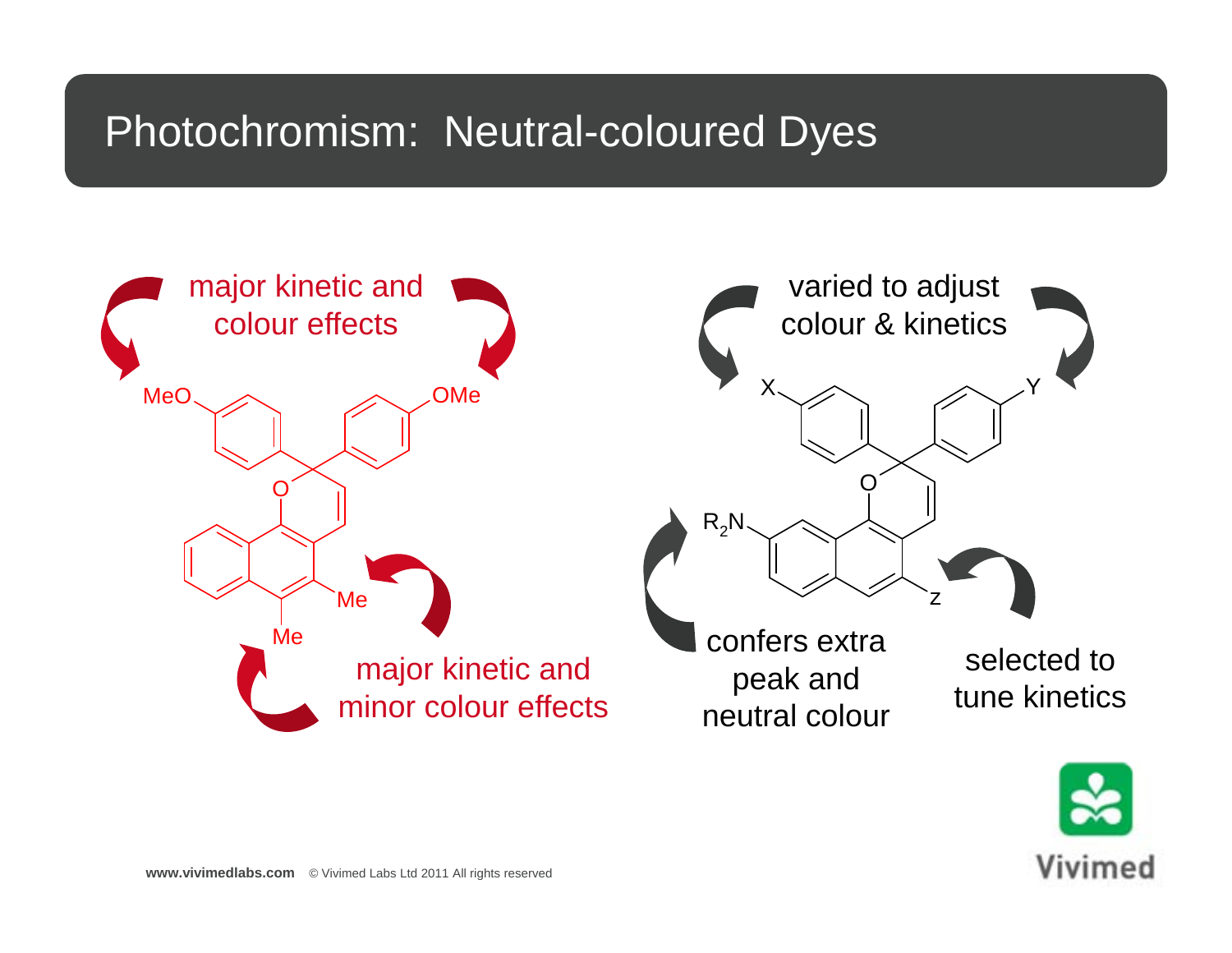## Photochromism: Limitations

- • Medium
	- certain polymers
- Photostability
	- use of additives
- Mixtures
	- activation
	- fatigue
- Application method
	- mass coloration
	- $-$  screen printing
- **•** Reversibility

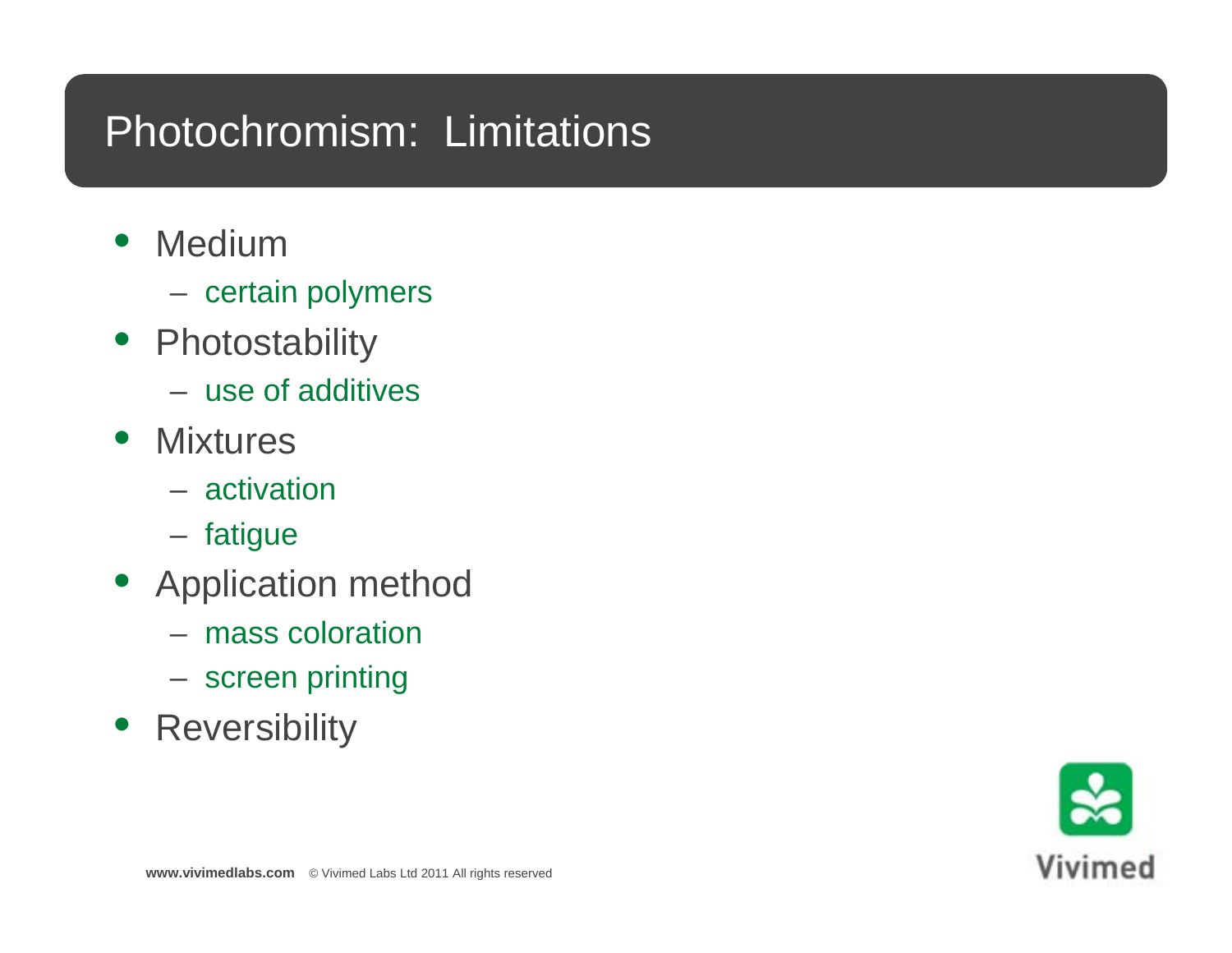## Semiconductor Dyes: Textile Applications

- Wearable devices
	- genuinely smart fabrics
	- integration of existing technologies
- Organic semiconductors
	- flexible substrates
	- printable circuitry





itechfuture.com

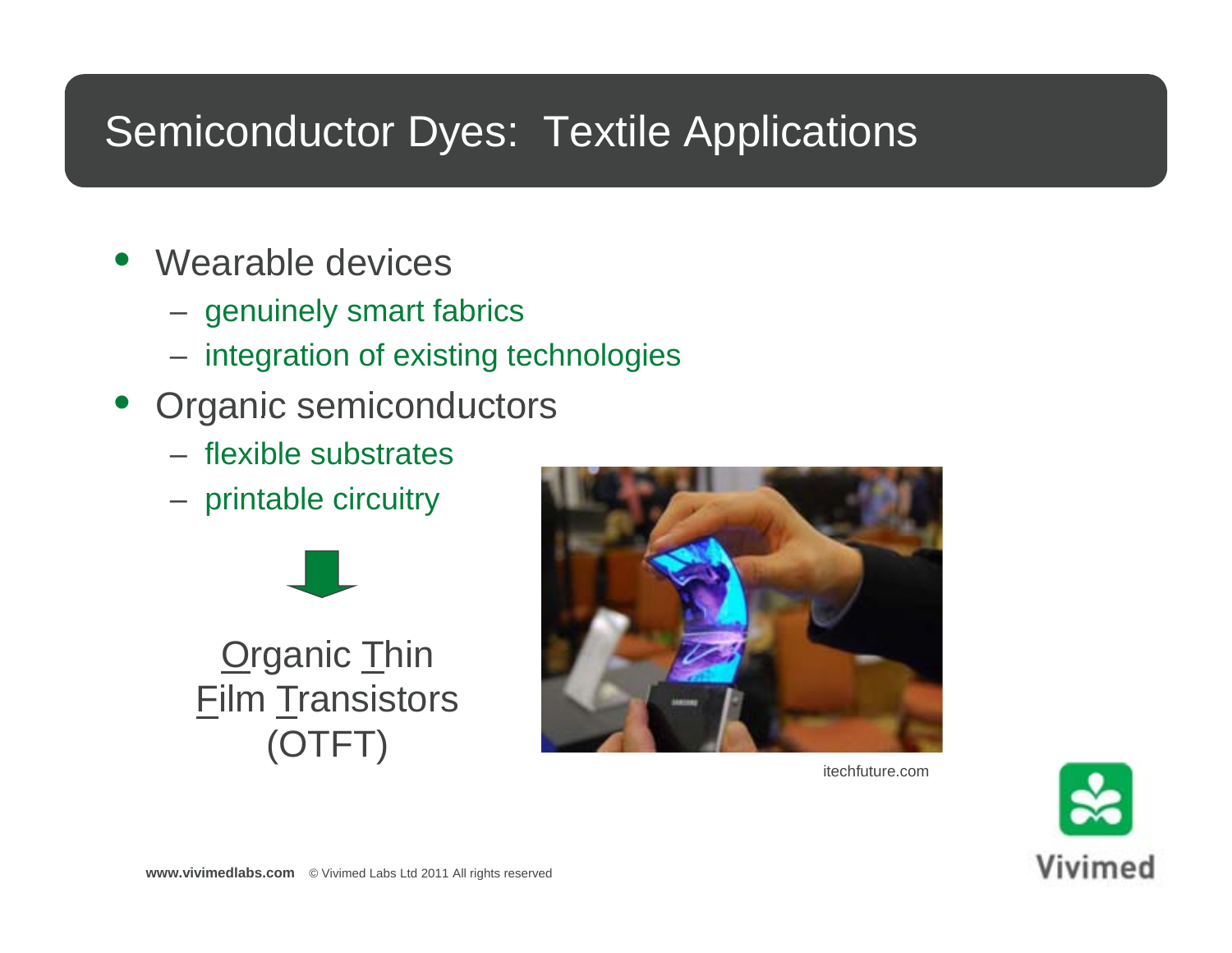### Semiconductors: Functional Colorants